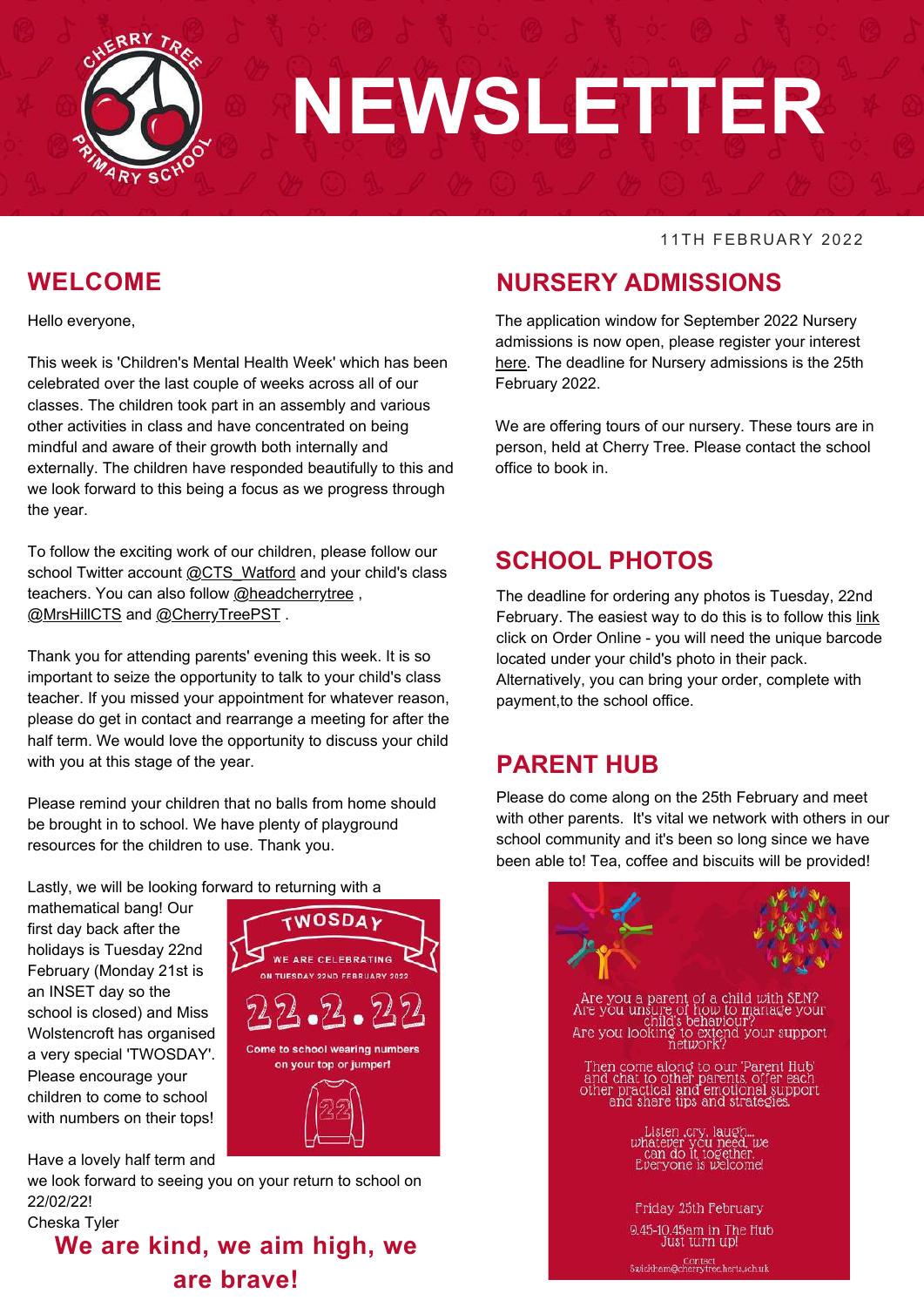#### **READING CORNER**

We have warmly welcomed Jack Meggitt Phillips (and Patrick the parrot) to Cherry Tree this week. What an inspiration to us all! He shared his secret on how to write a great story with the children in years 3, 4. 5 and 6 and by the end of the session everyone was an author!





We have received lots of new reading books into school this week and a huge thank you to those children who helped distribute them to their new homes. Meanwhile, Year 1 have been voting on their favourite read so far.....time to dive into a new story everyone!





On Friday Harry Potter came to school! Years 4, 5 and 6 had the amazing opportunity to become costume designers using the original costumes and props from the Harry Potter films as inspiration. There was a new head in school! The children loved getting creative and designing costumes fit for a wizard or a giant.

Happy reading..... Mrs Sibbit Reading leader







#### **GOODBYE**

Sadly, we will be saying goodbye to Mrs Kearns today. Mrs Kearns has worked as part of the Cherry Tree team for a long time now and more recently has spent time supporting our pastoral team. We wish her lots of luck in the future.

We are also sad to say (a temporary) goodbye to Mr Saddler, our Y4 Class Teacher. Mr Saddler is off to look after his little boy for the next three months but will be returning back to the Cherry Tree family after that. In the mean time, his class will be left in the very capable hands of Mrs Hoare and Ms Riches.

#### **WELCOME TO CHERRY TREE!**

We had a new staff member to welcome to the school this week and are looking forward to welcoming more just after half term. Welcome!

Ms Mitchell - Early Years Teaching Assistant Ms Cottey-Bennett - 1:1 Teaching Assistant Ms Massey - Pastoral Leader Ms Lench - Administrator

### **KEEPING OUR CHILDREN SAFE**

Over the last few weeks, we have been sharing a very important message with our children to empower them to 'be brave' when they find themselves in challenging situations that make them feel uncomfortable or unsafe. We would like to share this message with you so you can reiterate the 3 clear actions with your children at home.

Firstly, we want our children to feel they can always say 'please stop, I don't like what you are doing' if they feel unsafe. All children need to understand that 'stop' means stop!

Secondly, we want our children to feel confident enough to 'speak out' if they see something that makes them feel uncomfortable. This could be for themselves or for others.

Finally, we want all our children to respect the personal space of others. No-one should touch them without their permission.

We thank you for your continued support with helping to make Cherry Tree a place where all our children feel safe and heard.







**SPEAK OUT**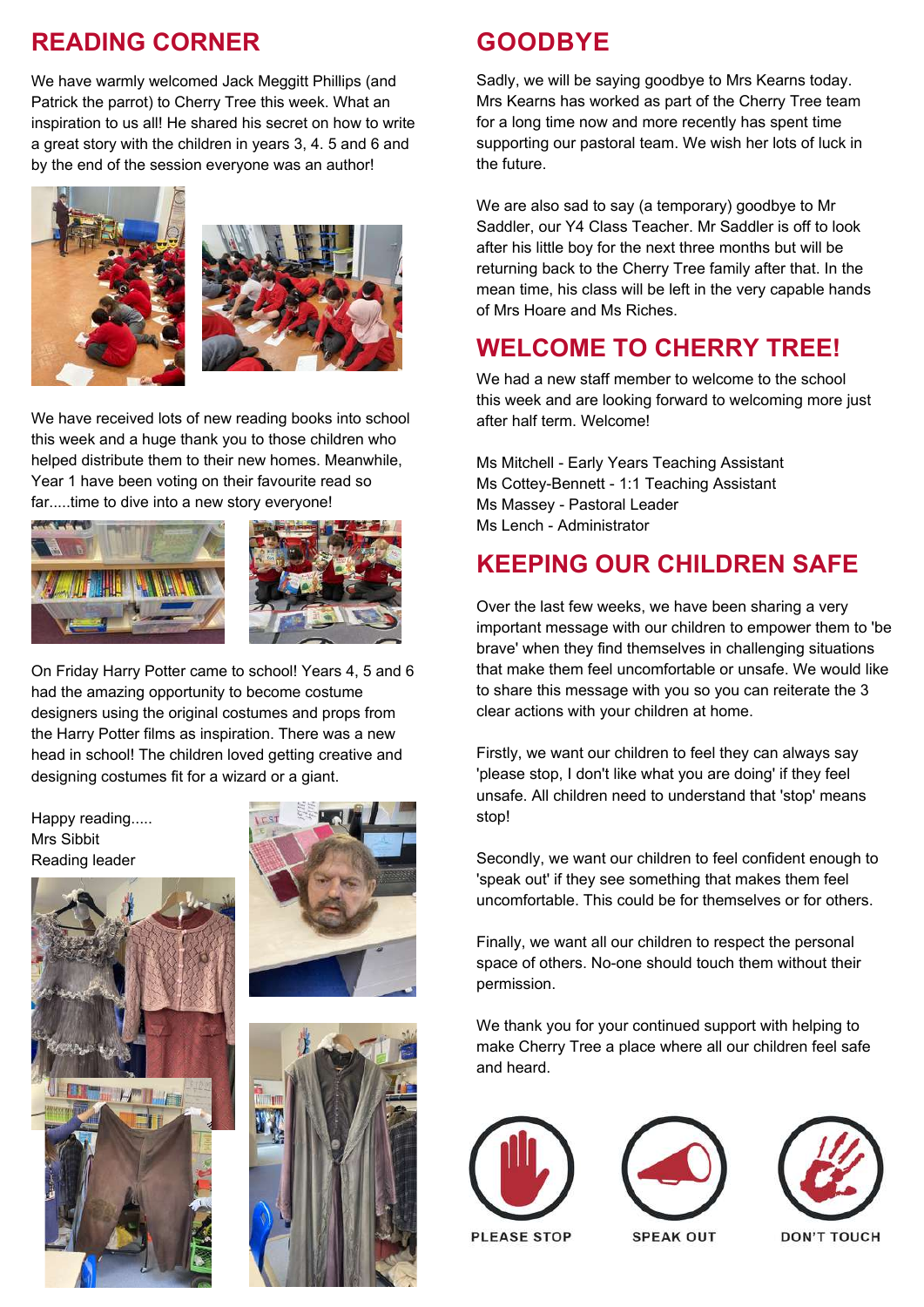

Our new school charity fundraising page is now live! The great thing about it is that there are no fees and all money raised will be spent directly on our school children. Please join in with the first fundraiser of the year...The 2022 Challenge! This link can be shared on social media and to family and friends. We can't wait to celebrate fundraising success after half term!

If any families have a fantastic fundraising idea...(sky divers, marathon runners?) please feel free to click on 'create your fundraising page' and link it to 'Friends of Cherry Tree School PTA!'

[Wonderful.org](https://wonderful.org/fundraisers/413) | The £20.22 Challenge

Our quest to win the Asda Green Token Scheme is well underway! Please remember to vote every week, from all home devices, so we can stay in the lead. Let's win £500 for Cherry Tree! Click below to vote:

Green [Tokens](https://www.asda.com/green-tokens/store?store=4642) - Vote | Asda

#### **THANK YOU, FRIENDS!**

Thank you to The Friends for providing our EYFS team with chicks! The children (and staff!) have adored watching the chicks hatch and grow!



### **DATES FOR YOUR DIARY**

Monday 14th Feb 22 - Half Term Monday 21st Feb 22 - INSET Tuesday 22nd Feb 22 - Return to school Thursday 24th Feb 22 - Y6 SATs workshop 9:15am & 6:30pm Friday 25th Feb 22 - Parent Hub Tuesday 1st March 22 - Y1 Phonics Workshop 10am & 7:30pm Friday 1st April - End of Term, school finishes at 1.30pm Thurs 14th July 22 - Year 6 Transition Day

#### **FREE SCHOOL MEAL VOUCHERS**

Hertfordshire County Councillors have decided to provide a £15 digital supermarket voucher for each child entitled to benefit related free school meals (FSM) for February half term. The voucher was emailed to you on Monday. Please note that Morrisons are still having issues with their gift cards.

To check if your child is now eligible for FSM, please click [here.](https://www.hertfordshire.gov.uk/services/schools-and-education/at-school/free-school-meals/free-school-meals.aspx)

## **Y1 PHONICS WORKSHOP**

Miss Birdsall and Miss Wolstencroft will be holding a parent workshop on Tuesday 1st March at both 10am and 7:30pm, on Zoom for our Year 1 parents. They will be covering how to support your child in phonics and information about the phonics screening check. We would love to see lots of you there!

#### **Y6 SATS WORKSHOP**

Miss Penfold and Mrs Malhotra will be holding a parent workshop on Thursday 24th February at 9.15am in the school hall and 6:30pm on Zoom, for our Year 6 parents. They will be covering how to support your child and provide information about the SATs. Please register your interest [here.](https://forms.office.com/r/VXjsvkyq2b)

### **XTRA TIME - AFTERSCHOOL CLUB**

Bookings are now open for Spring 2, click [here](https://form.jotform.com/220403308816347) to register for a place!

Our after school club runs from 3:15pm until 6pm. The children have a wealth of activities to choose from and are provided with a light tea. Please see [www.xtratime.co.uk](https://www.xtratime.co.uk/) for more info!





Bookings are now open for Spring 2. If you would like to book your child into the morning club you can register via your Arbor Parent Portal and choose from daily or half-termly sessions, subject to availability. Click [here](https://www.cherrytree.herts.sch.uk/attachments/download.asp?file=934&type=pdf) for more information and to view the booking guide.